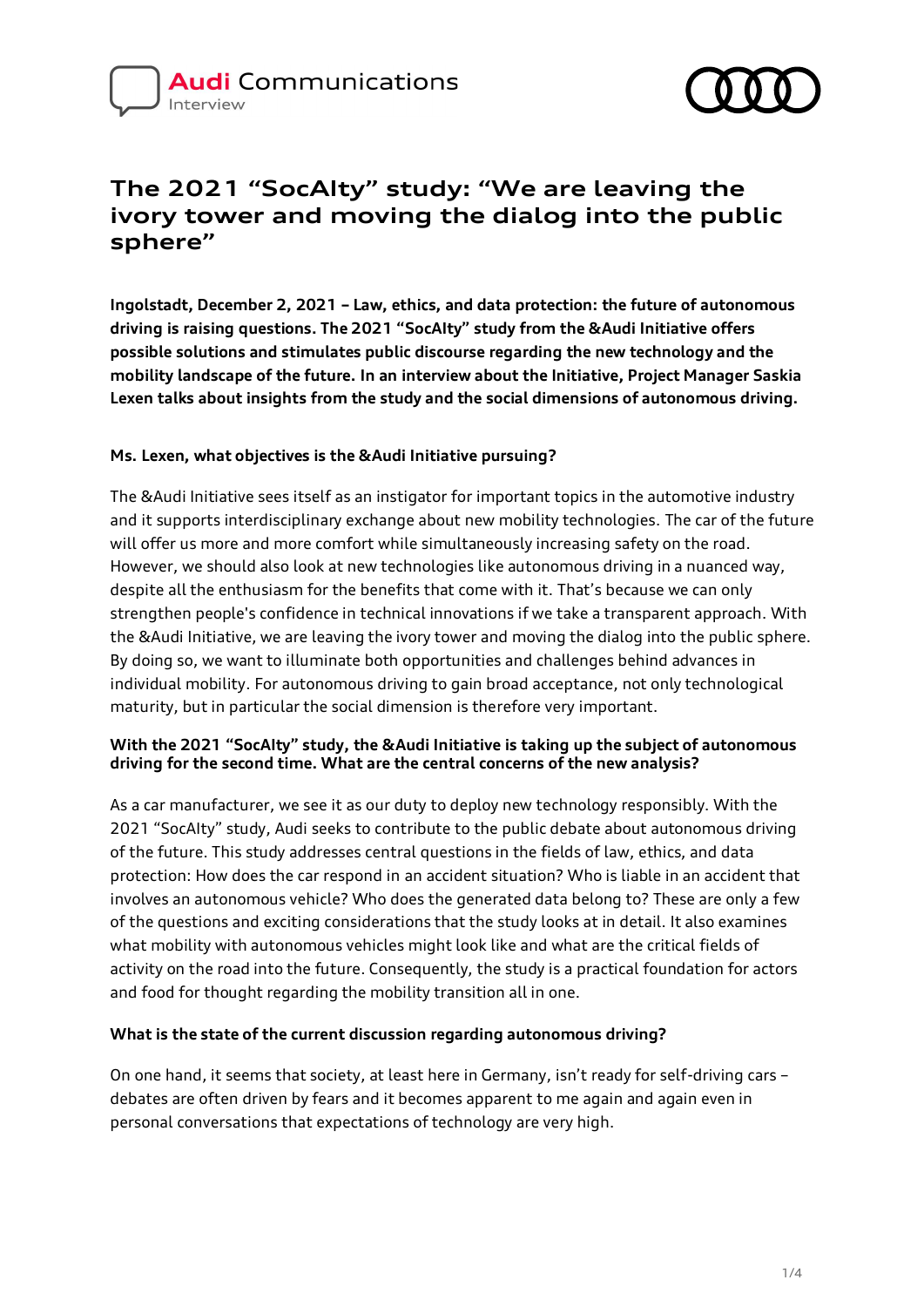



On the other hand, technology is increasingly a part of people's everyday lives and its presence is growing. The legal situation is changing and overall it's crazy how much is happening in the field. Our study starts here and we want to make a contribution to information and clarification.

# **What kinds of expertise did the "SocAIty" study take advantage of?**

It wasn't just Audi employees who had a voice in the study. Altogether, 19 well known experts from the fields of law, ethics, and data protection participated, shared their thoughts on sometimes very complex questions, and pointed to possible approaches to finding solutions. However, the contents of the study should also not be understood as the absolute truth that claims to be complete. Rather, the opinions and expertise that the interviewed experts offer serve to move the discussion around autonomous driving forward in a holistic way

#### **What insights from the "SocAIty" study do you consider the most important?**

Above all, there is a consensus that the time has come to break away from future scenarios that have little relation to reality and to work together on a realistic vision. Over the long term, autonomous driving will change our society and in particular the mobility landscape for the better. Predictive technology can make road traffic safer. People will be able to go from point A to point B more comfortably and more dependably despite higher traffic volume. And specific groups of people whose mobility was previously limited will gain access to individual mobility offerings. All of that will become more efficient and climate-friendly than before by means of electrification and intelligent traffic guidance. In sum, the study creates a vision of the mobility landscape of the future that will look different in 2030 than it does today. But we'll manage that without science fiction. In turn, that creates appropriate expectations of technology's possibilities and limits.

#### **How can social acceptance of new technology be increased?**

The experts who participated in the study pleaded for transparent communication with the public, which thus far may not have had access to enough knowledge. Specifically where autonomous driving is concerned, that means knowledge about the current state of technical development and the possibilities and challenges that actually come with it.

As a result, many people today justifiably feel a degree of uncertainty and even skepticism with respect to liability and data protection or the reliability and safety of the technology. It is therefore extremely important for the future of autonomous driving to meet society and users in their current reality. That includes not underestimating people's habits and self-perceptions. For a lot of people, driving their own car still means freedom, flexibility, and self-determination. As many people as possible should be brought into contact with autonomous driving so that they can personally experience its advantages. In the process, it is important to clearly communicate the added value of autonomous driving of the future without neglecting the current limitations.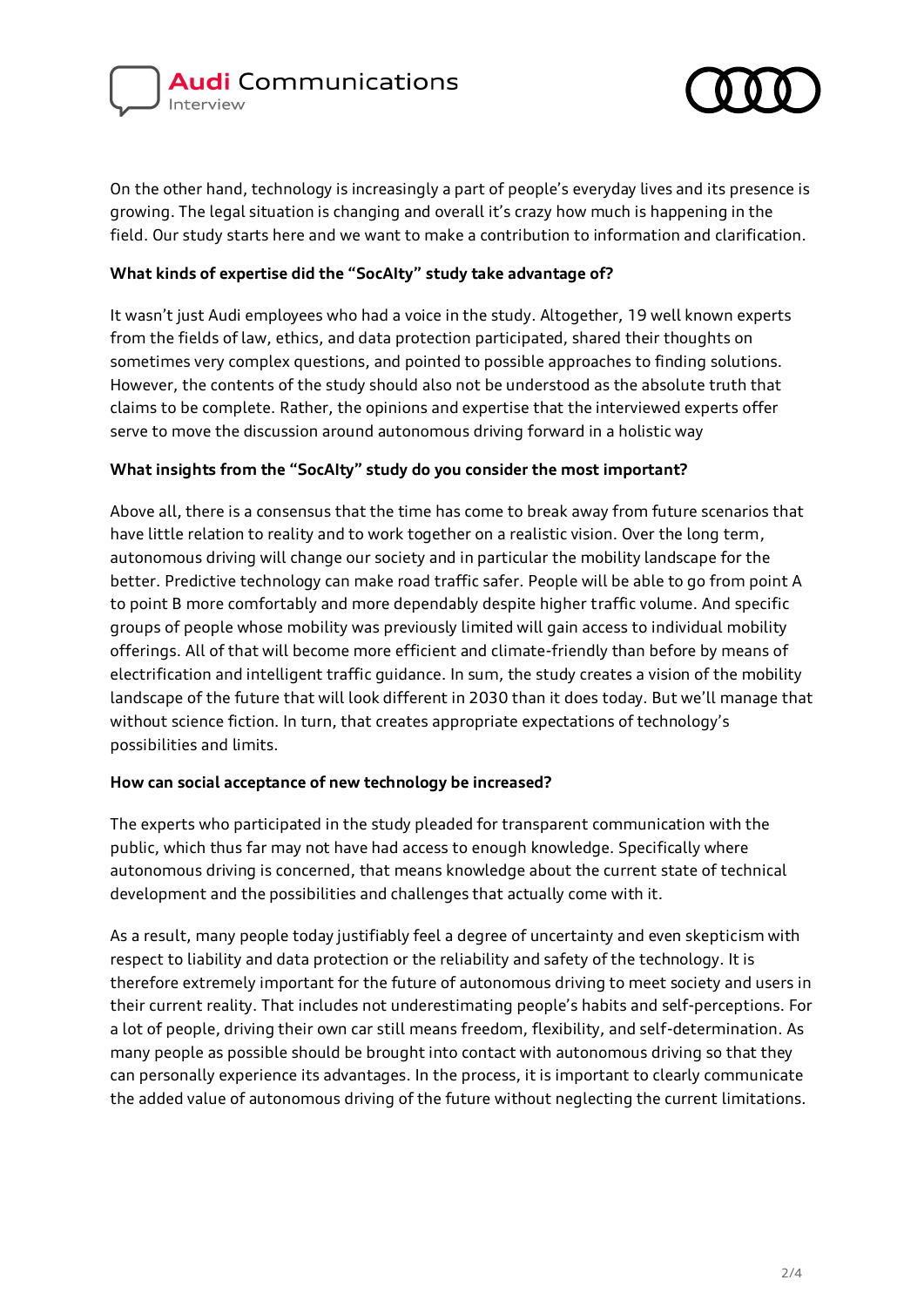



#### **Where does the "SocAIty" study see the current technical obstacles?**

With respect to technology, infrastructure, and practicality, there is still an array of challenges. At the moment, key technologies such as edge computing still aren't sufficiently mature. That means that artificial intelligence (AI) is still unable to interpret humans' sometimes irrational or aggressive driving and respond to it correctly. On top of that, most regions of the world currently do not have an uninterrupted mobile network infrastructure like 5G to comprehensively bring this technology to the street.

#### **With respect to autonomous driving, answers to legal and ethical questions have thus far been rare. What findings does the "SocAIty" study provide in that regard?**

Above all, the study points out paths to more collaboration. It calls for an interdisciplinary and solution-oriented approach with respect to international legal standards or the way data is handled or ethical or safety-related matters. That's because the topic is much too complex and dependent on so many factors that it cannot be resolved by individual actors. Technology developers should contribute their expertise early with respect to, for instance, expanding the legal foundations together with regulators. That way, legislators themselves develop a technical understanding and, conversely, the manufacturer would benefit from the fact that the legislation being enacted beyond developments in technology or on the market. With respect to the ethical aspects, most of the experts recommend a shift away from theoretical discussions about unsolvable moral questions and toward a more solution-oriented approach to avoiding accidents. Additionally, the way that companies and organizations handle data in the future will play an increasingly important role for their reputations. Even today, international committees are already creating uniform data protection standards. And international data pools with anonymized datasets offer the basis for progress and will become even more important in the future.

# **Short biography**

**Saskia Lexen** has been working for Audi Communications since 2017 and as a speechwriter for CEO Communications since 2019. Within the &Audi Initiative, she also deals with future technologies like autonomous driving and the positions that Audi can take at the intersection of technology and society. Saskia Lexen studied communications at Johannes Gutenberg University in Mainz, Germany. She enjoys spending her free time on the water in a motorboat or sailboat and, as a Rhinelander in Bavaria, has also taken to the mountains.